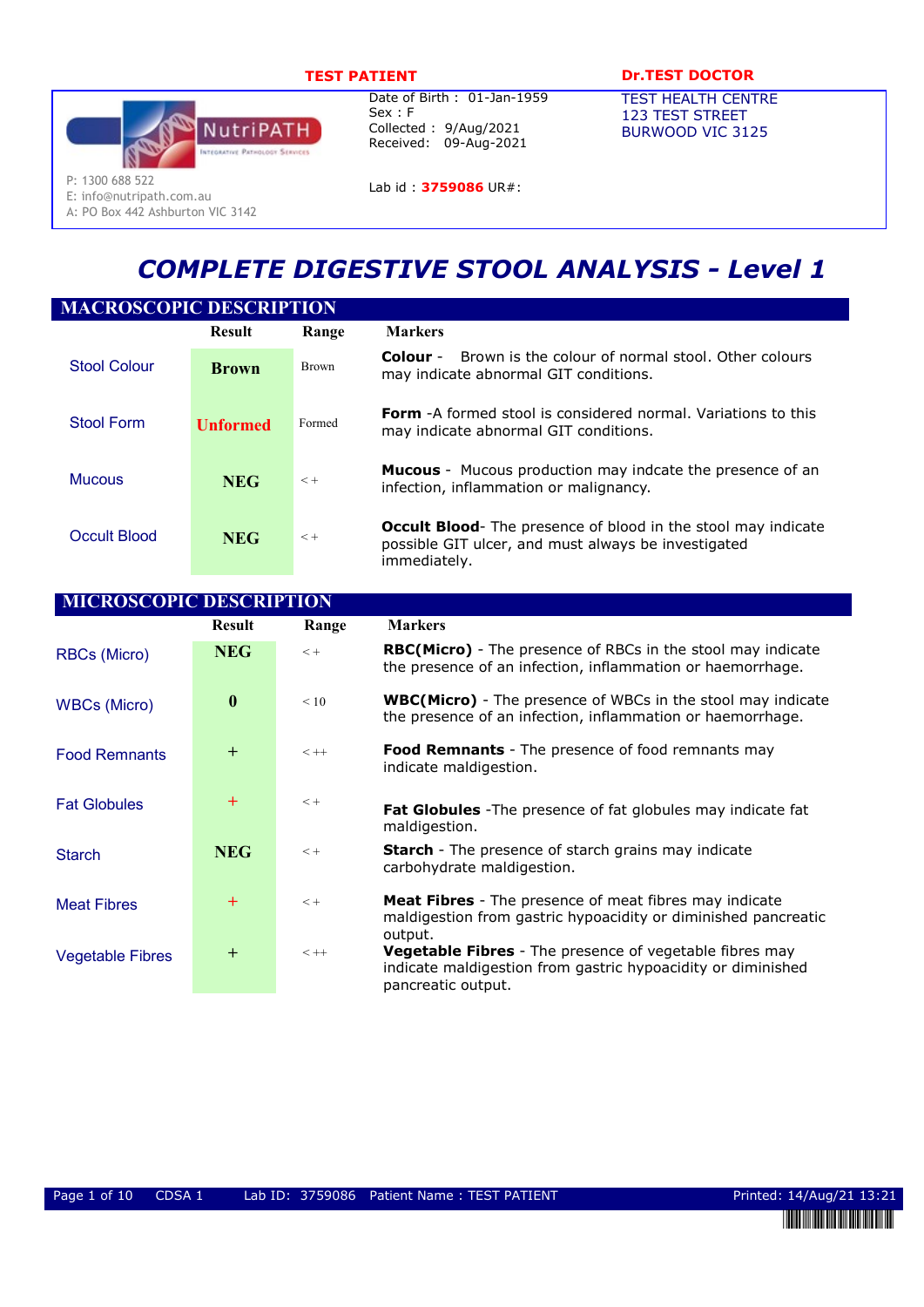

Lab id: 3759086 UR#:

# TEST PATIENT **DR.TEST DOCTOR**

TEST HEALTH CENTRE 123 TEST STREET BURWOOD VIC 3125

P: 1300 688 522

E: info@nutripath.com.au A: PO Box 442 Ashburton VIC 3142

# METABOLIC MARKERS

# Markers



pH - Imbalances in gut pH, will influence SCFA production and effect.

# Metabolic Markers Comment

LOW pH PRESENT: High Acidity stool.

Consider bacterial overgrowth, lipid or carbohydrate malabsorption, rapid transit time, pancreatic insufficiency.

- Treatment: • Supplement digestive enzymes or other digestive aids
- Assess other CDSA markers such as fat globules, food remnants, transglutaminase IgA & microbiology markers.
- Investigate causes of malabsorption or diarrhoea.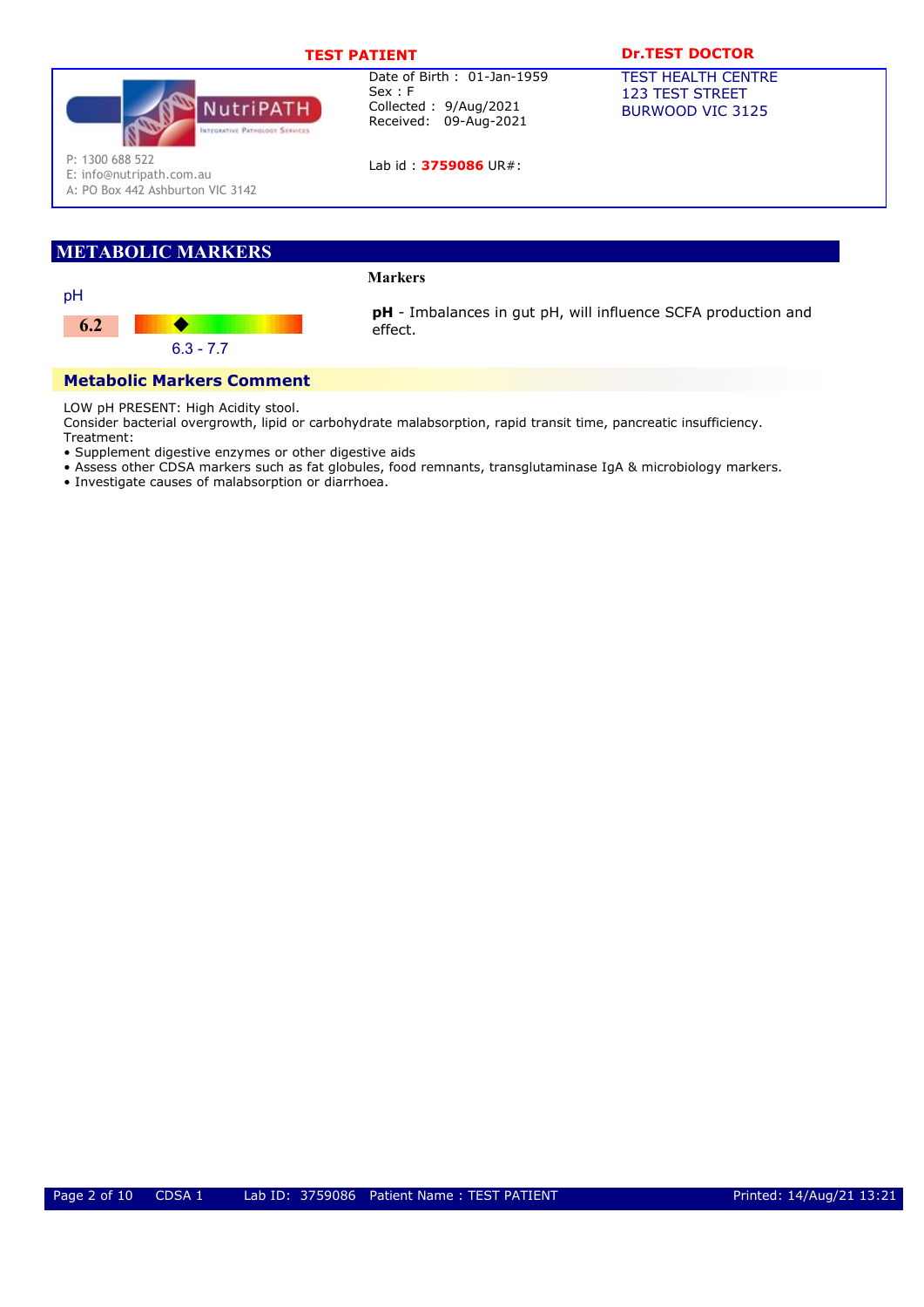

Lab id : 3759086 UR#:

# TEST PATIENT **DESAULT DREST DOCTOR**

TEST HEALTH CENTRE 123 TEST STREET BURWOOD VIC 3125

P: 1300 688 522

E: info@nutripath.com.au

A: PO Box 442 Ashburton VIC 3142

|          |               |                           | <b>Result</b> | Range     |
|----------|---------------|---------------------------|---------------|-----------|
| $2+$     | $2 - 4 +$     | Lactobacillus plantarum   | $1 + 1$       | $2 - 4 +$ |
| $1 + 1$  | $2 - 4 +$     | Lactobacillus rhamnosus.  | $1 + 1$       | $2 - 4 +$ |
| $2+$     | $2 - 4 +$     | Lactobacillus paracasei   | $2+$          | $2 - 4 +$ |
| $1 + *L$ | $2 - 4 +$     | Lactobacillus casei       | $3+$          | $2 - 4 +$ |
| $3+$     | $2 - 4 +$     | Lactobacillus acidophilus | $2+$          | $2 - 4 +$ |
| $3+$     | $2 - 4 +$     | Enterococci               | $2+$          | $1 - 2 +$ |
|          | <b>Result</b> | Range                     |               |           |

# COMMENTS:

Significant numbers of Lactobacilli, Bifidobacteria and E. coli are normally present in the healthy gut: Lactobacilli and Bifidobacteria, in particular, are essential for gut health because they contribute to 1) the inhibition of gut pathogens and carcinogens. 2) the control of intestinal pH, 3) the reduction of cholesterol, 4) the synthesis of vitamins and disaccharidase enzymes.

| <b>PATHOGENIC BACTERIA</b> |                 |        |                       |
|----------------------------|-----------------|--------|-----------------------|
| Organism                   | Growth          | Range  | <b>Classification</b> |
| Aeromonas species          | <b>NEG</b>      |        |                       |
| Campylobacter              | <b>NEG</b>      |        |                       |
| Salmonella                 | <b>NEG</b>      |        |                       |
| Shigella                   | <b>NEG</b>      |        |                       |
| Yersinia                   | <b>ISOLATED</b> |        |                       |
| Yersinia enterocolitica    | *H<br>$1+$      | $< 1+$ | Pathogen              |

# COMMENTS:

The above Pathogenic Bacteria are those that have the potential to cause disease in the GI tract. A result of ISOLATED may require a notification to the Department of Health and also cross tested via a secondary method such as PCR or sequencing. Should this be the case, you will also be notified.

| <b>OPPORTUNISTIC AND DYSBIOTIC BACTERIA</b> |        |              |                       |
|---------------------------------------------|--------|--------------|-----------------------|
| Organism                                    | Growth | <b>Range</b> | <b>Classification</b> |

| Klebsiella pneumoniae | 4+ *H |      | <b>Possible Pathogen</b> |
|-----------------------|-------|------|--------------------------|
| Citrobacter freundii  | $2+$  | $4+$ | Non-Pathogen             |

# COMMENTS:

Commensal bacteria are usually neither pathogenic nor beneficial to the host GI tract. Imbalances can occur when there are insufficient levels of beneficial bacteria and increased levels of commensal bacteria. Certain commensal bacteria are reported as dysbiotic at higher levels.

Dysbiotic bacteria consist of known pathogenic bacteria and those that have the potential to cause disease in the GI tract. A detailed explanation of bacteria that may be present can be found in the Pathogen Summary at the end of this report.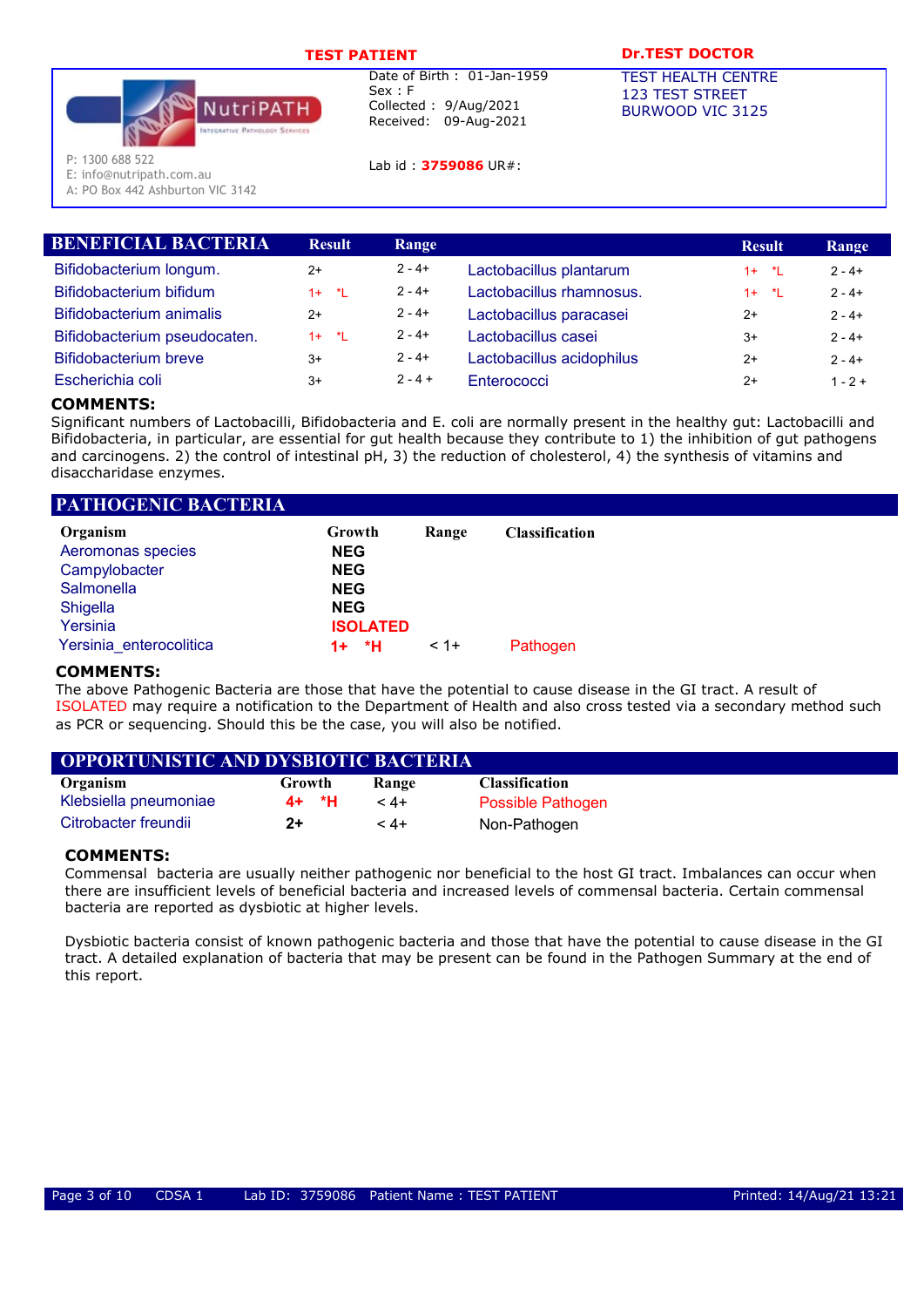

Lab id: 3759086 UR#:

# TEST PATIENT **DR.TEST DOCTOR**

TEST HEALTH CENTRE 123 TEST STREET BURWOOD VIC 3125

P: 1300 688 522

E: info@nutripath.com.au A: PO Box 442 Ashburton VIC 3142

| <b>YEASTS</b>       |            |              |                       |
|---------------------|------------|--------------|-----------------------|
| Organism            | Growth     | Range        | <b>Classification</b> |
| Candida kruseii     | *H<br>$2+$ | $NEG - +$    | Possible Pathogen     |
| Geotrichum spp      | $1+$       | $NEG - +$    | Non-Pathogen          |
| Candida albicans    | <b>NEG</b> | $NEG - +$    |                       |
| Rhodotorula spp     | <b>NEG</b> | $NEG - ++ +$ |                       |
| <b>Other Yeasts</b> | <b>NEG</b> | $NEG - ++ +$ |                       |

# COMMENTS:

Yeast may normally be present in small quantities in the skin, mouth, and intestine. A detailed explanation of yeast that may be present can be found in the Pathogen Summary at the end of this report.

| <b>PARASITES</b>            | <b>Result</b>       |
|-----------------------------|---------------------|
| <b>Blastocystis Hominis</b> | <b>DETECTED</b>     |
| Dientamoeba fragilis        | <b>NOT DETECTED</b> |
| Cryptosporidium             | <b>NOT DETECTED</b> |
| Giardia lamblia             | <b>NOT DETECTED</b> |
| Entamoeba Histolytica       | <b>NOT DETECTED</b> |
| <b>Other Parasites</b>      | <b>NOT DETECTED</b> |

COMMENTS: Parasites are organisms that are not present in a normal/healthy GIT. A detailed explanation of parasites that may be present can be found in the Pathogen Summary at the end of this report.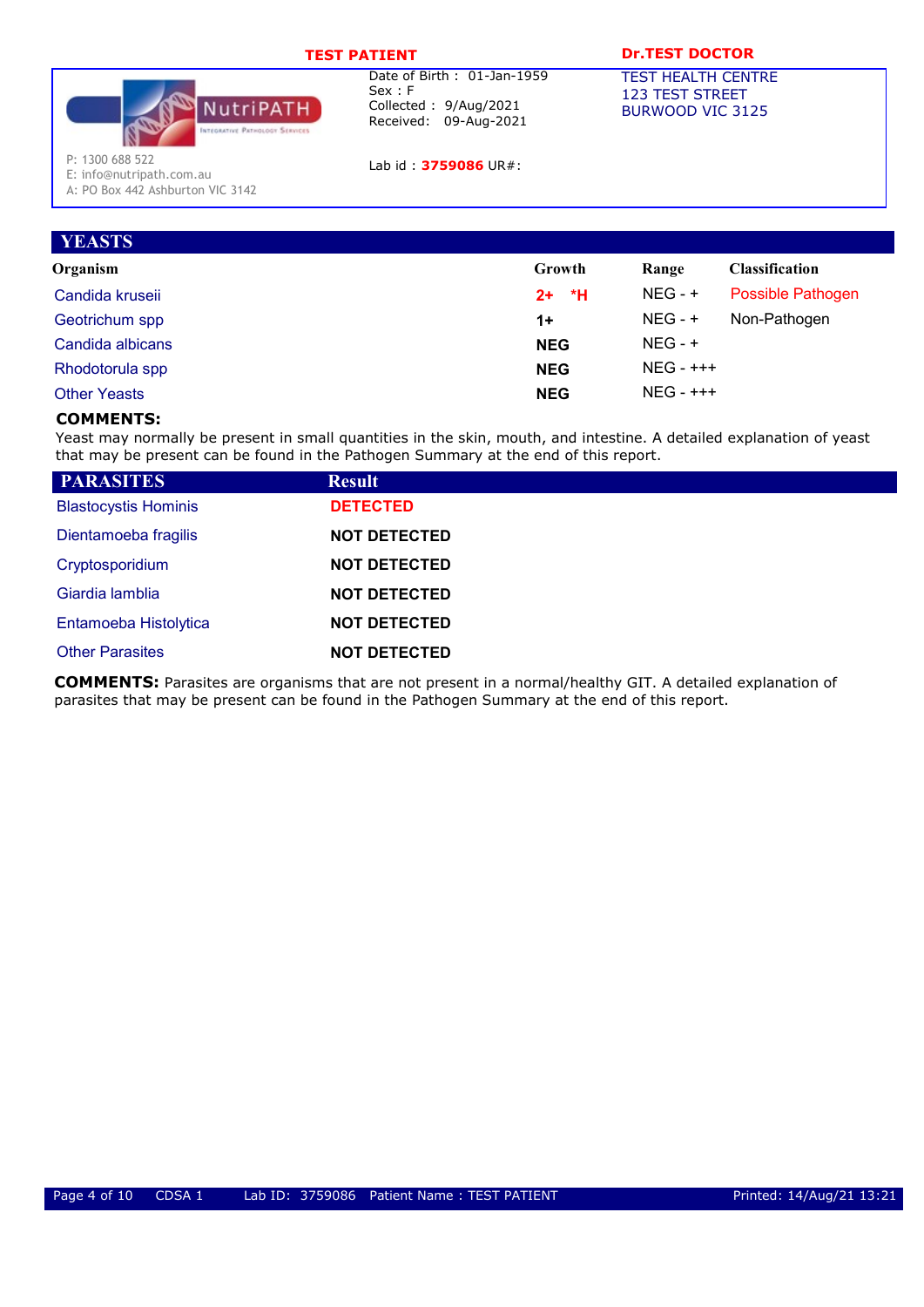

Lab id: 3759086 UR#:

# TEST PATIENT DESCRIPTION DESCRIPTION OF THE PATTENT OF THE PATTENT OF THE PATTENT OF THE PATTENT OF THE PATTENT

TEST HEALTH CENTRE 123 TEST STREET BURWOOD VIC 3125

P: 1300 688 522

E: info@nutripath.com.au A: PO Box 442 Ashburton VIC 3142

# ANTIBIOTIC SENSITIVITIES and NATURAL INHIBITORS

|                                 | Klebsiella<br>pneumoniae | <b>Citrobacter</b><br>freundii |    | Yersinia_enter<br>ocolitica   |
|---------------------------------|--------------------------|--------------------------------|----|-------------------------------|
| <b>Antibiotics</b>              | Susceptible              | Susceptible                    |    | Susceptible                   |
| <b>Amoxicillin</b>              | N/A                      | N/A                            |    | N/A                           |
| Augmentin                       | N/A                      | N/A                            |    | N/A                           |
| Ciprofloxacin                   | S                        | S                              |    | N/A                           |
| Norfloxacin                     | S                        | S                              |    | $\mathbf{s}$                  |
| Meropenem                       | S                        | $\mathbf{s}$                   |    | $\mathsf{R}$                  |
| Cefazolin                       | N/A                      | N/A                            |    | N/A                           |
| Gentamycin.                     | N/A                      | N/A                            |    | N/A                           |
| Trimethoprim/Sulpha             | $\mathbf{s}$             | $\mathbf{s}$                   |    | R                             |
| Erythromycin                    | N/A                      | N/A                            |    | N/A                           |
| Penicillin.                     | N/A                      | N/A                            |    | N/A                           |
| <b>LEGEND</b>                   |                          |                                |    |                               |
| $S =$ Sensitive                 |                          | $R =$ Resistant                |    | $N/A$ = Not Tested            |
| <b>Inhibitors</b>               | Inhibition %             | Inhibition %                   |    | Inhibition %                  |
| <b>Berberine</b>                | 80%                      | 60%                            |    | 80%                           |
| <b>Black Walnut</b>             | 40%                      | 40%                            |    | 60%                           |
| Caprylic Acid                   | 100%                     | 100%                           |    | 60%                           |
| <b>Citrus Seed</b>              | 40%                      | 40%                            |    | 60%                           |
| <b>Coptis</b>                   | 40%                      | 40%                            |    | 60%                           |
| Garlic-                         | 60%                      | 60%                            |    | 80%                           |
| <b>Golden</b> seal              | 20%                      | 40%                            |    | 100%                          |
| Oregano                         | 20%                      | 60%                            |    | 60%                           |
| <b>LEGEND</b><br>Low Inhibition |                          |                                |    |                               |
| 20<br>0                         | 40                       | 60                             | 80 | <b>High Inhibition</b><br>100 |
|                                 |                          |                                |    |                               |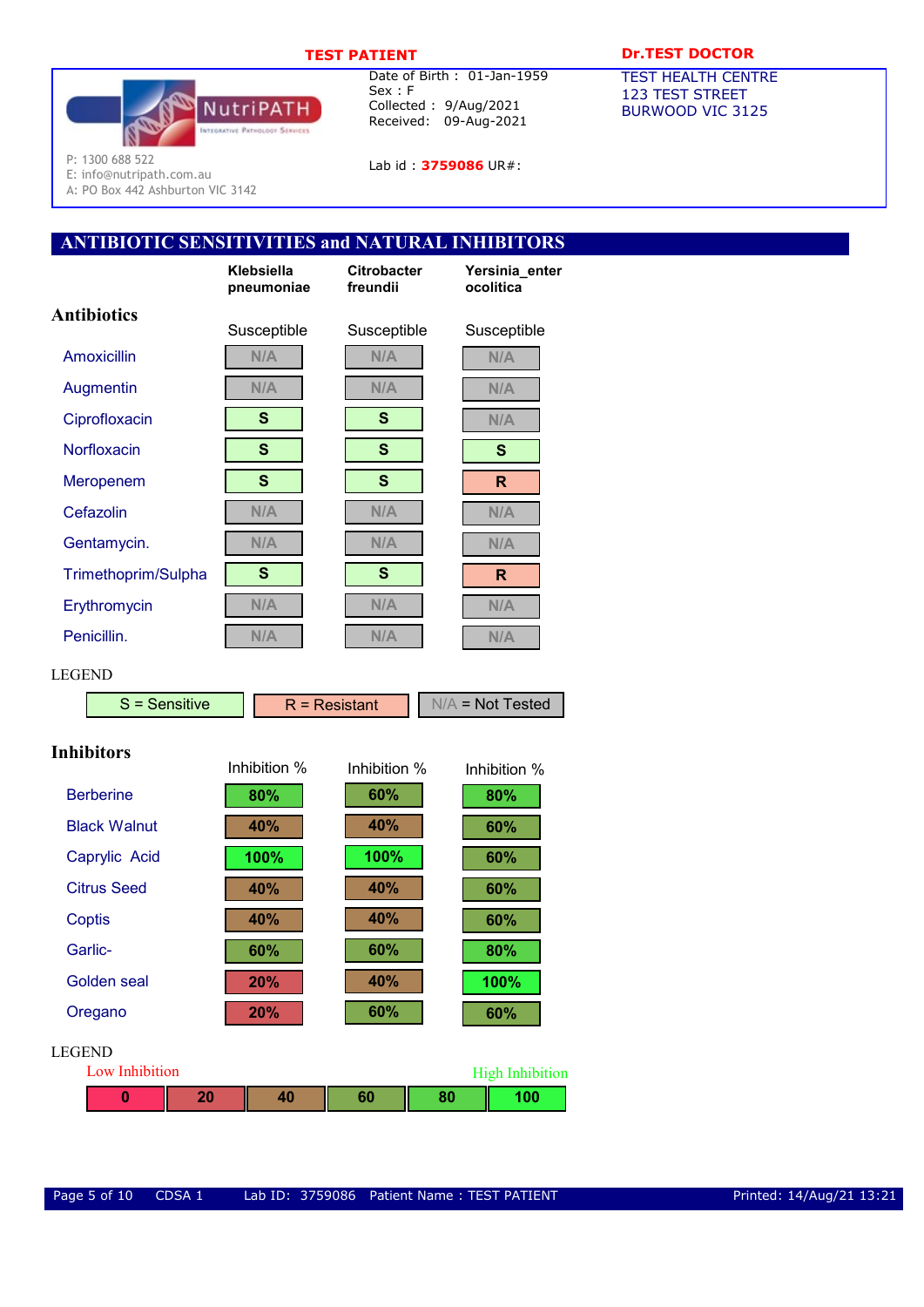

Lab id: 3759086 UR#:

# TEST PATIENT **DR.TEST DOCTOR**

TEST HEALTH CENTRE 123 TEST STREET BURWOOD VIC 3125

P: 1300 688 522

E: info@nutripath.com.au

A: PO Box 442 Ashburton VIC 3142

# YEAST - SENSITIVITIES and NATURAL ANTIFUNGALS

# Geotrichum spp Candida kruseii

# Antifungals



# INHIBITION CATEGORY

| R | Resistant    |
|---|--------------|
|   | Intormodiato |

Guidelines

This category indicates that the organism is not inhibited by obtainable levels of the pharmaceutical agent Intermediate This category indicates where the minimum inhibiition concentrations (MIC) approach obtainable pharmaceutical agent levels and for which response rates may be lower than for susceptible isolates SDD Susceptible, This category indicates that clinical efficay is achieved when higher than normal dosage of a drug is

**High Inhibition** 

Dose Dependent used to achieve maximal concentrations<br>Susceptible This category indicates that the organism S Susceptible This category indicates that the organisms are inhibited by the usual achievable concentration of the agent

NI No Interpretative This category indicates that there are no established guidelines for MIC interpreatation for these organisams

|                            | <b>Non-absorbed Antifungals</b> |              |  |  |  |  |
|----------------------------|---------------------------------|--------------|--|--|--|--|
|                            | Inhibition %                    | Inhibition % |  |  |  |  |
| <b>Nystatin</b>            | 60%                             | 60%          |  |  |  |  |
| <b>Natural Antifungals</b> |                                 |              |  |  |  |  |
|                            | Inhibition %                    | Inhibition % |  |  |  |  |
| Berberine.                 | 60%                             | 60%          |  |  |  |  |
| Garlic                     | 40%                             | 40%          |  |  |  |  |
| <b>Black Walnut.</b>       | 40%                             | <b>40%</b>   |  |  |  |  |
| Citrus Seed.               | 60%                             | <b>40%</b>   |  |  |  |  |
| Coptis.                    | 60%                             | <b>40%</b>   |  |  |  |  |
| Golden seal.               | 60%                             | 40%          |  |  |  |  |
| Oregano.                   | <b>40%</b>                      | <b>40%</b>   |  |  |  |  |
|                            |                                 |              |  |  |  |  |
| <b>LEGEND</b>              |                                 |              |  |  |  |  |
| Low Inhibition             |                                 |              |  |  |  |  |

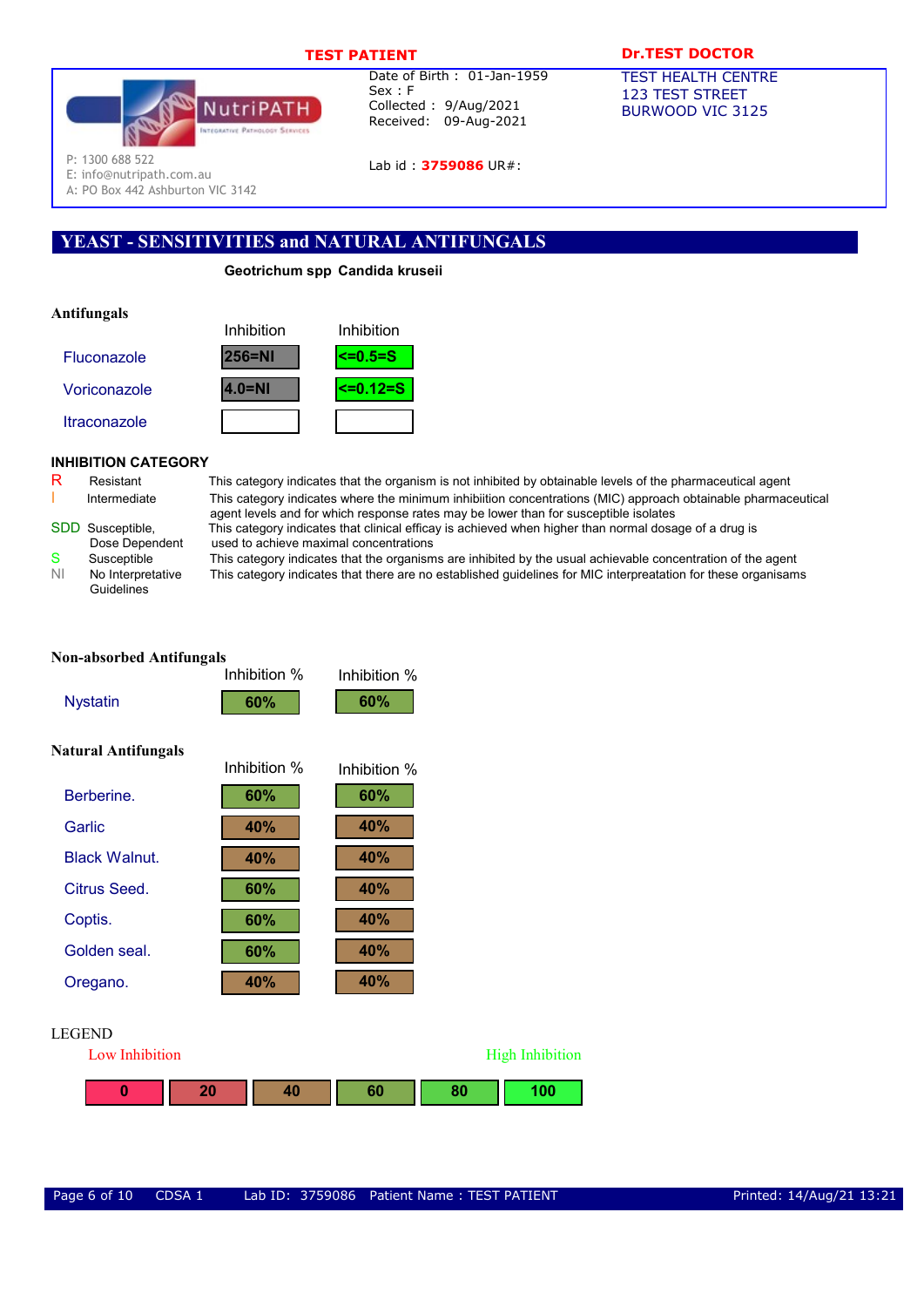# TEST PATIENT **DR.TEST DOCTOR**



Date of Birth : 01-Jan-1959 Sex : F Collected : 9/Aug/2021 Received: 09-Aug-2021

Lab id : 3759086 UR#:

TEST HEALTH CENTRE

123 TEST STREET BURWOOD VIC 3125

P: 1300 688 522

E: info@nutripath.com.au A: PO Box 442 Ashburton VIC 3142

# PATHOGEN SUMMARY

## YERSINIA SPECIES:

### Description:

Yersinia sp. are found naturally in numerous wild and domestic mammals and birds. Infections may be acquired by ingestion of contaminated food or water, or, rarely by direct person-to person transmission in schools and hospitals.

Yersinia infection has been shown to induce chronic inflammatory bowel disorders such as chronic diarrhea and IBD. Rheumatoid arthritis, reactive arthritis and unspecified arthralgias have also been noted after Yersinia infection.

### Treatment:

Intestinal infections with Y. enterocolitica and Y. pseudotuberculosis are usually self limiting and do not require antibiotic therapy. In cases of complicated gastroenteritis, doxycycline or trimethoprim-sulfmethoxazole are the antibiotics of choice.

#### PLEASE NOTE:

Yersinia detection has been confirmed through a secondary PCR test. Yersinia is a Notifiable Disease in Queensland, South Australia, Western Australia and Tasmania. If applicable, the laboratory has notified the relevant state Department of Health. If applicable, the practitioner is also required to notify the state Dept of Health.

### KLEBSIELLA:

#### Sources:

Isolated from foods and environmental sources. Klebsiella appears to thrive in individuals on a high starch diet. Avoiding carbohydrates such as rice, potatoes, flour products and sugary foods reduces the amount of Klebsiella in the gut

### Pathogenicity:

Part of the normal GI flora in small numbers, but can be an opportunistic pathogen. Klebsiella is capable of translocating from the gut when in high numbers. Certain strains of K. oxytoca have demonstrated cytotoxin production.

### Symptoms:

K. pneumoniae and K. oxytoca have been associated with diarrhea in humans. Cytotoxin-producing strains are associated with acute hemorrhagic enterocolitis. Increased colonization of Klebsiella in the stool has been found in HLA-B27 + AS patients.

#### Treatment:

Currently, standard texts provide no specific antimicrobial guidelines for GI overgrowth of Klebsiella . Third generation cephalosporins and fluroquinolones are the recommended antimicrobial agents for extra-intestinal sites.

#### Other Herbal antimicrobials include:

Lemon and clove, Burr marigold, Thyme, Licorice, euphobia, cordyceps.

### CITROBACTER:

#### Sources:

Common in the environment and may be spread by person-to person contact. Several outbreaks have occurred in babies in hospital units. Isolated from water, fish, animals and food.

#### Pathogenicity:

Citrobacter is considered an opportunistic pathogen and therefore can be found in the gut as part of the normal flora.

#### Symptoms:

Citrobacter has occasionally been implicated in diarrheal disease, particularly C. freundii and C. diversus and C. koseri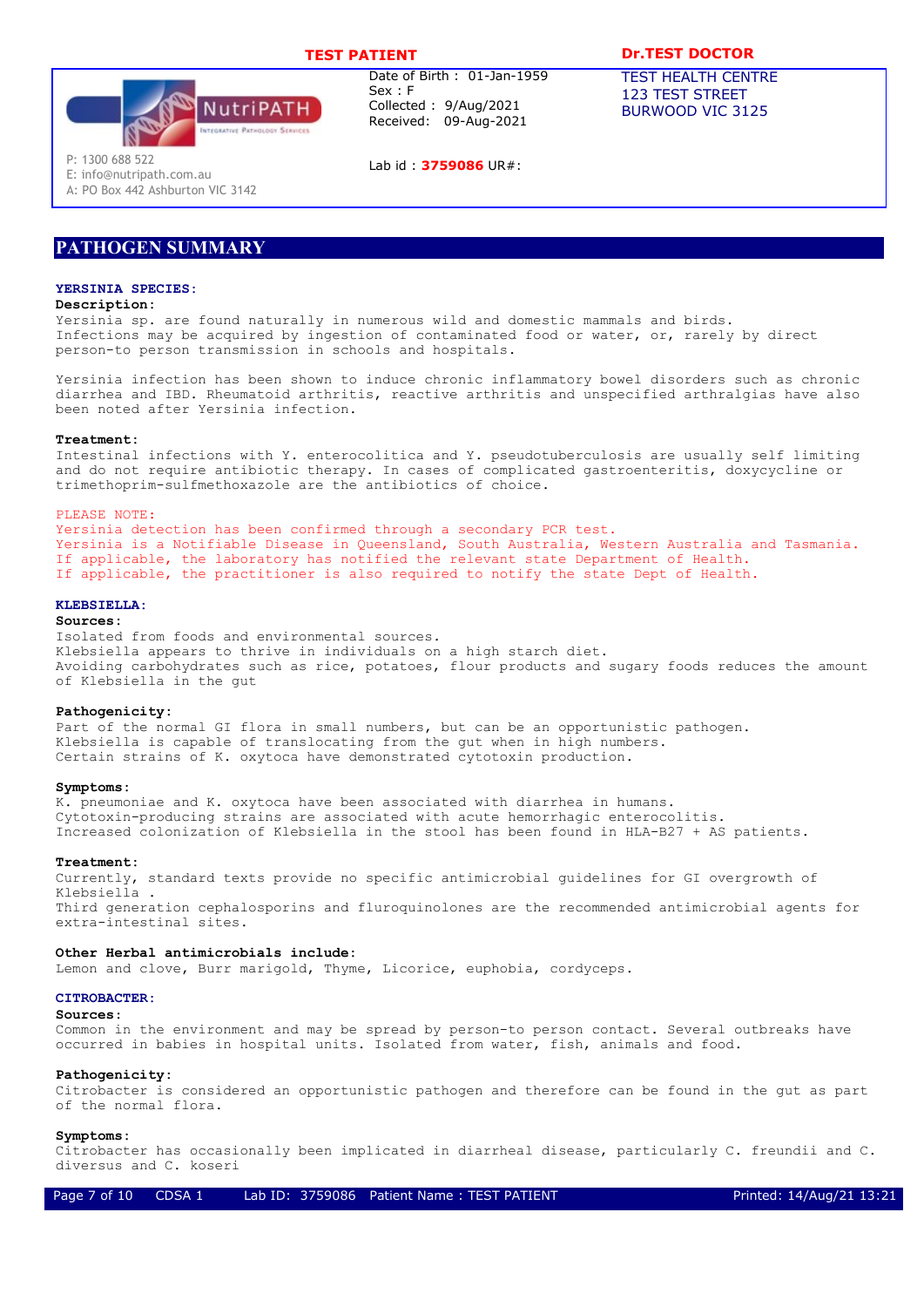

Lab id : 3759086 UR#:

# TEST PATIENT **DR.TEST DOCTOR**

TEST HEALTH CENTRE 123 TEST STREET BURWOOD VIC 3125

Treatment:

E: info@nutripath.com.au A: PO Box 442 Ashburton VIC 3142

Currently, standard texts provide no specific antimicrobial guidelines for GI overgrowth of Citrobacter.

Carbapenems and fluroquinolones are the recommended antibiotics for extraintestinal sites.

### CANDIDA

#### Sources:

Most sources of Candida infection are thought to be of endogenous origin.While yeast are ubiquitous in the environment and are found on fruits, vegetables and other plant materials, contamination from external sources is linked to patients and health care workers.

#### Pathogenicity:

A normal inhabitant of the GI tract. May become an opportunistic pathogen after disruption of the mucosal barrier, imbalance of the normal intestinal flora and/or impaired immunity. Risk factors for colonization include: Antibiotics, corticosteroids, antacids, H2 blockers, oral contraceptives, irradiation, GI surgery, Diabetes mellitus, burns, T cell dysfunction, chronic stress and chronic renal disease.

#### Symptoms:

The most common symptom attributable to non-invasive yeast overgrowth is diarrhea. Symptoms of chronic candidiasis affect four main areas of the body.

1. Intestinal system - symptoms include: diarrhea, constipation, abdominal discomfort, distention, flatulence and rectal itching.

2. Genital Urinary system - symptoms include: menstrual complaints, vaginitis, cystitis and urethritis.

3. Nervous system - symptoms include: severe depression, extreme irritability, inability to concentrate, memory lapses and headaches.

4. Immune system - symptoms include urticaria, hayfever, asthma, and external otitis.

Sensitivities to tobacco, perfumes, diesel fumes and other chemicals.

#### Treatment:

Currently, standard texts provide no specific antifungal guidelines for GI overgrowth of Candida. Oral azoles have been recommended for extra intestinal infections. Susceptibility testing is advised due to increasing drug resistance.

### GEOTRICHUM SPECIES:

Geotrichum are yeast belonging to the Endomyceteaceae family.

#### Sources:

This organism can be found in soil, dairy products and in human skin and mucosae.

#### Pathogenicity:

Usually only considered an opportunistic pathogen in immune-compromised hosts. Geotrichum candidum is the etiological agent of Geotrichosis. Geotrichum may also play a role in IBS.

#### Symptoms:

Symptoms of Geotrichum infection have been associated with diarrhea and enteritis. Symptoms of Geotrichosis may resemble those of candidiasis.

#### Treatment:

Currently, standard texts provide no specific antifungal guidelines for GI overgrowth of Geotrichum. Oral azoles and have been recommended for extra intestinal infections. Susceptibility testing is advised owing to increasing drug resistance.

#### BLASTOCYSTIS HOMINIS:

B. hominis has recently been reclassified as a protozoan, of which there are thought to be four separate serologic groups.

#### Sources:

This organism is transmitted via the fecal-oral route or from contaminated food or water. Prevention can be enhanced by improving personal hygiene and sanitary conditions.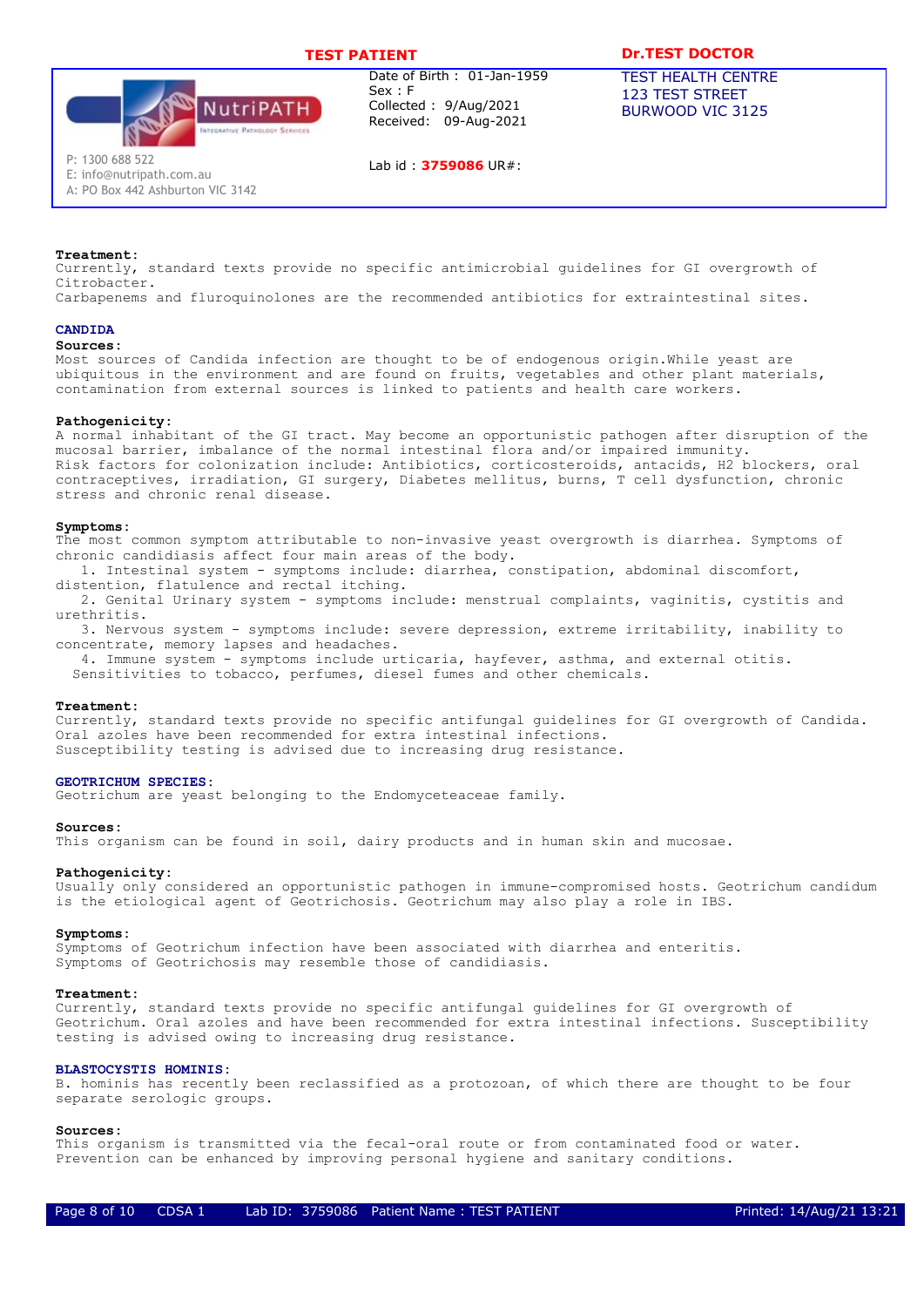

Lab id: 3759086 UR#:

# TEST PATIENT **DR.TEST DOCTOR**

TEST HEALTH CENTRE 123 TEST STREET BURWOOD VIC 3125

A: PO Box 442 Ashburton VIC 3142

E: info@nutripath.com.au

### Pathogenicity:

When this organism is present in the absence of any other parasites, enteric organisms or viruses, it may be considered the etiological agent of disease.

#### Symptoms:

Symptoms can include: diarrhea, cramps, nausea, fever, vomiting and abdominal pain. B. hominis has been associated with irritable bowel syndrome, infective arthritis and intestinal obstruction.

### Treatment:

Currently, Metronidazole (Flagyl) is considered the most effective drug (750 mg tid x 10 days). Iodoquinol (Yodoxin) is also an effective medication (650 mg tid x 20 days). Recommended therapy can also eliminate G. lamblia, E. histolytica and D. fragilis, all of which may be concomitant undetected pathogens and part of patient symptomology.